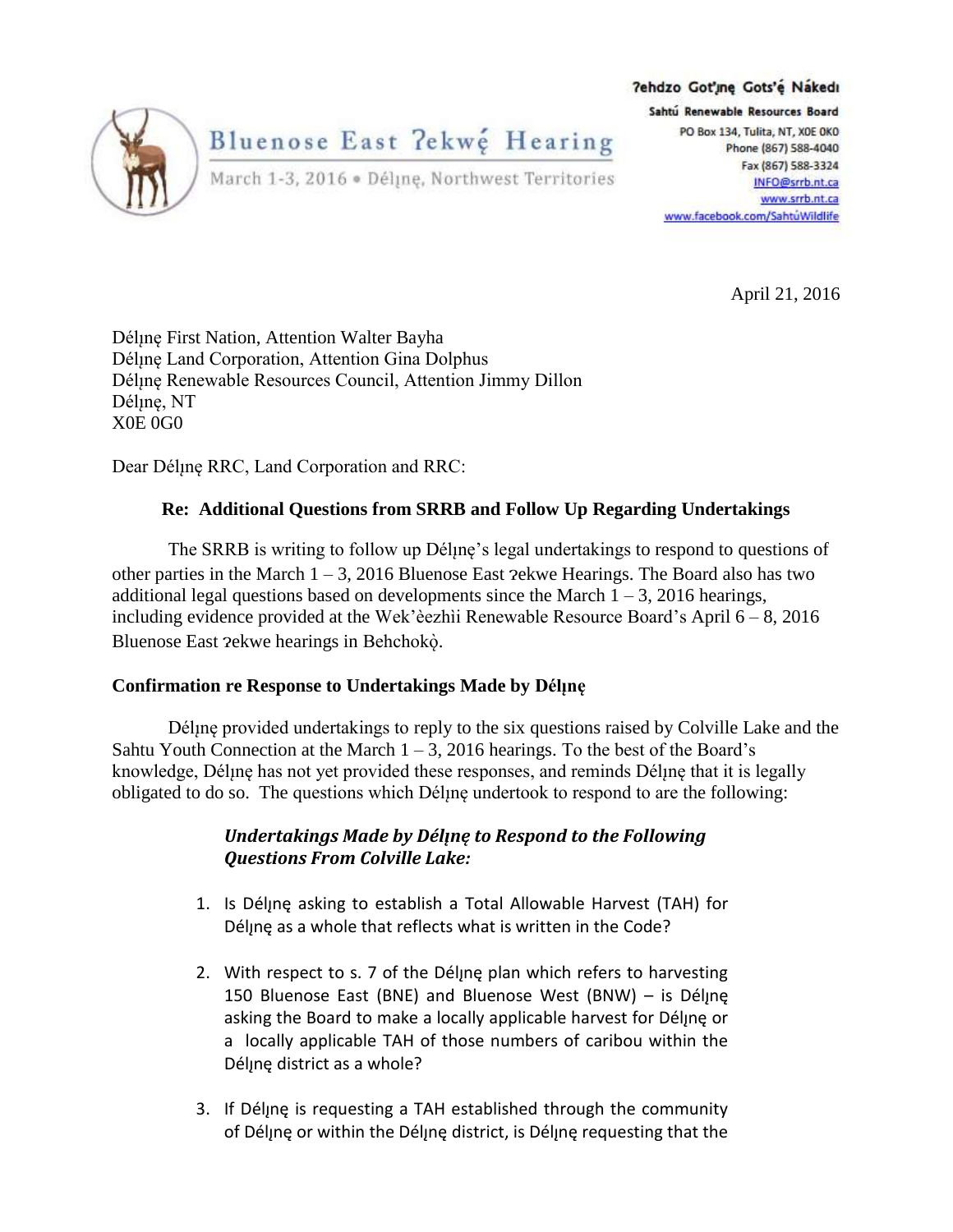harvest can only be carried out within the Déline district; must that quota of caribou only be harvested in the Déljne district or does it travel with the Déljne participant to other areas of the Sahtu?

- 4. Regarding other Sahtu beneficiaries is Déline requesting the Board to limit the rights of Sahtu participants to harvest any caribou in addition to the 150 BNE and 50 BNW caribou in the Déljne district?
- 5. Is Déline requesting the Board to limit the exercise of rights on the part of participants to harvest BNE and BNW only in the Déljne district?

### *Undertakings Made by Déline to Respond to the Following Questions From the Sahtu Youth Connection:*

1. To provide information about how Délyne defines the area of "the locations where Déline has traditionally harvested in the Bluenose West area" as referenced on page 30 of the Déljne Plan.

#### **Additional Questions From the SRRB**

The Board also requests that Déline respond to the following questions of the SRRB, based on information arising after the March  $1 - 3$ , 2016 hearings including evidence provided by Délįnę and other parties at the WRRB hearings on April  $6-8$ , 2016 hearing in Behchok $\dot{\varphi}$ .

## *Additional Questions of the SRRB*

1. There was evidence at the SRRB and WRRB hearings about how different user groups from the Thicho, Nunavut and Sahtu all use the Bluenose East herd. You have had time to think about the questions raised by Colville Lake in the March  $1 - 3$  hearings, and the evidence from the Theop regions in the April  $6 - 8$  hearings in Behchokò. Do you have more thoughts about how you see the Déljne plan interacting with plans developed for other user groups, such as the Thcho and other Sahtu communities?

2. This question is about how you see the Déline Plan and Code relating to enforcement under the *Wildlife Act*, if people do not follow the harvesting thresholds you have set out.

Déljne's Code proposes an alternative community-based enforcement process for dealing with people who do not follow the caribou harvesting code. That process, as we understand it,